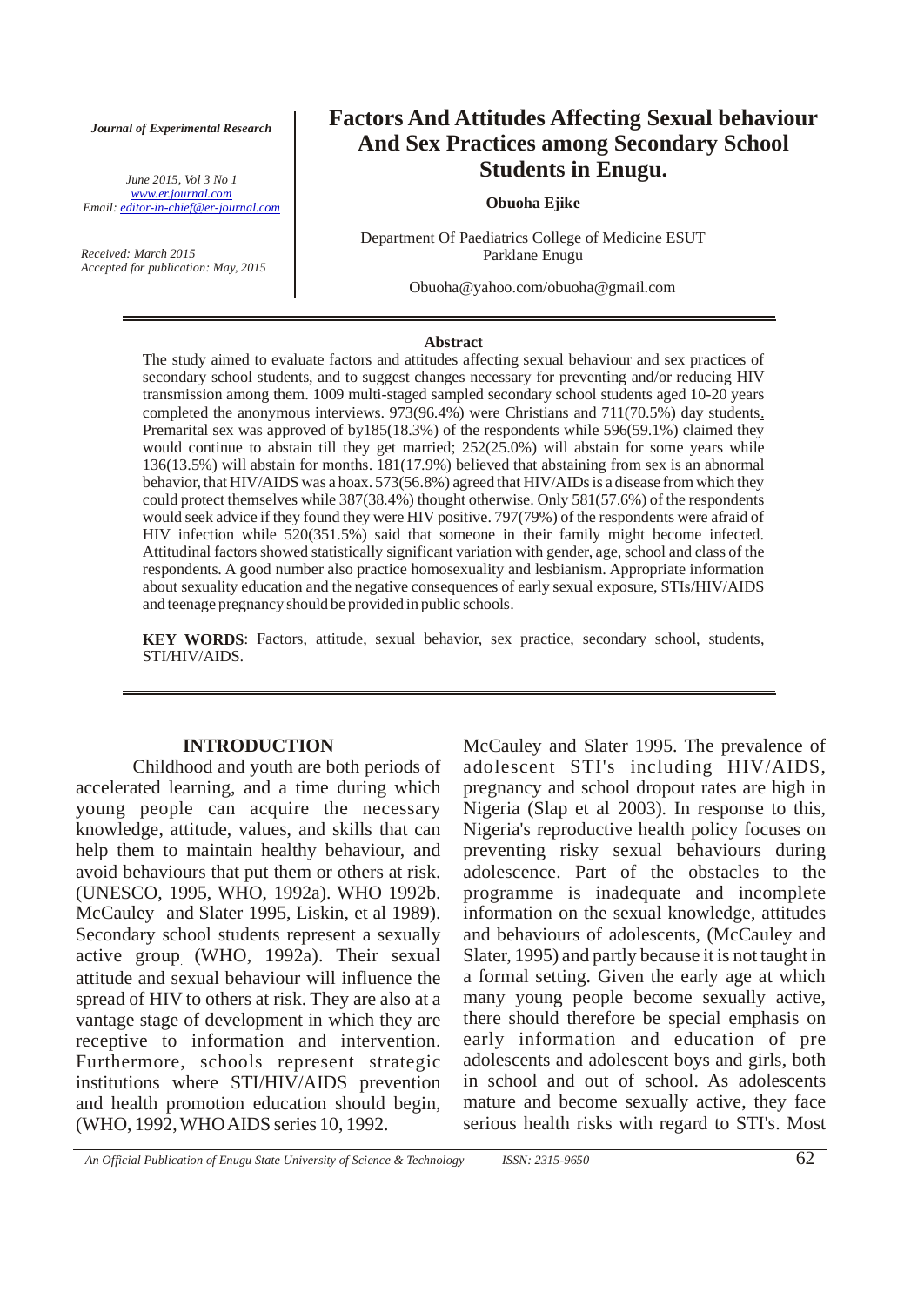face these risks with too many sexuality myths, too little factual information, guidance about sexual responsibility and access to health care (McCauley and Slater 1995).In the early days of HIV/AIDS epidemic, national AIDS programmes and community groups seeking to stem the tide of HIV spread had no choice but to experiment with prevention programmes. The was no way of knowing with certainty what prevention strategies would work best, especially for convincing people to change their attitudes, sexual or other risk behaviours. After more than a decade and half of experience, what does work is to create a supportive social environment in which people can be informed about the whole range of options for promoting positive HIV/AIDS attitude and safe sexual behaviour. The aim is to encourage them to assume responsibility for their own behavior, imbued positive attitudes and give the necessary social and health services support. What is more, these have been found to work in a matter of months, not the years or even decades once believed necessary to change human attitude and behavior (WHO 1992a).With these in mind, the study was embarked on in the hope that the findings from the study will provide useful data that can help in the fight against STI's/HIV infection and AIDS.

### **MATERIALS AND METHODS**

The study was undertaken in secondary schools in Enugu metropolis the capital of Enugu State of Nigeria. Institutional approvals were obtained from the schools and the students were adequately briefed. The study was conducted from October - December 1997. The subjects were students in Junior Secondary 2 (JS2) classes through Senior Secondary 3 (SS3). They were selected by multi staged simple random sampling. From each class 20-25 students were selected by simple random ratio until the required sample size was obtained. Volunteers were used to administer the questionnaires anonymously and to ensure confidentiality. The questionnaire used was a modification of the 'Model' KABP instrument proposed by WHO's Global programme on AIDS with specific concerns of African researchers in mind (Anastesia et al, 1993). The data was entered into a portable

computer using EPIINFO 6 software. Descriptive and analytical methods were used. Data is presented in tables and charts for clarity and chi squared test applied where necessary.

### **RESULT**

1009 Students age 10 – 20yrs completed the questionnaire, 221(21.9%) of the respondent indicated they had sexual intercourse before the interview. One hundred and forty one (63.8%) of these were males and 80(36.2%) were females; the difference was statistically significant  $(p<0.001)$ . Table 1: show the responses of the students about HIV prevention and control. Increasing age  $(p<0.001)$  and female gender (p<0.02) correlated with more correct responses. The older students did not perform better than the younger ones when asked if condom prevented transmission of  $HIV/AIDS$  (p>0.1). Misconceptions were greater among girls than boys with regard to routes of transmission  $(p<0.01)$ . Table 2 show the responses of the students regarding HIV infection and health stratified by type of school (correct responses for HIV infected persons remaining well for up to 10 years). Knowledge about HIV/AIDS varied between the schools (boys/girls/mixed) with the girls' schools consistently performing better than the other type of schools. However, the students of girls' schools were less able to identify breast milk and casual sex as modalities of HIV transmission ( $p<0.001$ ). The students of girls' schools identified risk behaviours for HIV/AIDS more often than students of boys' and mixed schools (p<0.001). Students in Senior secondary schools performed significantly better than students in junior secondary schools  $(p<0.001)$ , but in the case of casual sex as risk factor for HIV transmission the performance of JSS and SSS students were comparable p>/=0.2. Seven hundred and ninety seven (79.0%) were afraid of HIV infection. A significant finding was that as many as 520 (51.5%) said that they were afraid that some members of their family might become infected with HIV/AIDS. Premarital sex was approved of by 185(18.3%) respondents. On the contrary, 252 (25.0%) will abstain for some years, 136(13.5%) will abstain for some months, while 596(59.1%) claimed they would continue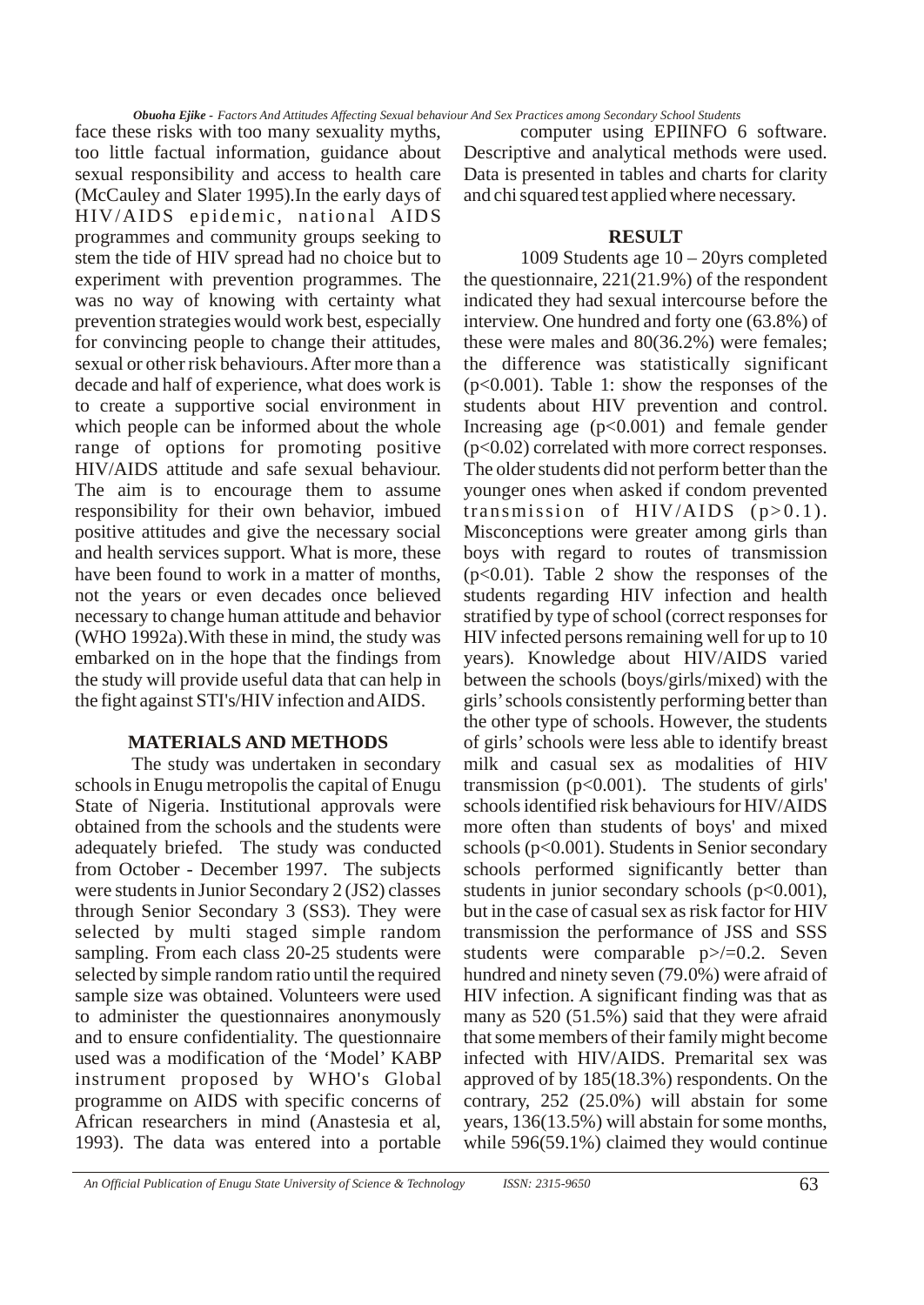| <b>Actions</b>                   | No of     | <b>Pattern of responses</b> |           |         |
|----------------------------------|-----------|-----------------------------|-----------|---------|
| to avoid<br><b>HIV</b> infection | responses | Yes $(\% )$                 | $No(\%)$  | Nil (%) |
|                                  |           |                             |           |         |
| Abstinence                       | 946       | 650(64.4)                   | 296(29.3) | 63(6.2) |
| Unprotected sex                  | 964       | 224(22.2)                   | 740(73.3) | 45(4.5) |
| Condom use                       | 941       | 391(38.8)                   | 550(57.4) | 68(6.7) |
| One sex partner                  | 942       | 363(36.0)                   | 579(57.4) | 67(6.6) |
| HIV free partner                 | 928       | 486(48.2)                   | 442(43.8) | 81(8.0) |
| Faithfulness                     | 924       | 514(50.9)                   | 410(40.6) | 85(8.4) |

**Table 1: Student's responses on attitude/actions to prevent contracting HIV infection**

**Table 2: HIV infection and health stratified by type of school of the respondents. (Correct responses for HIV infected persons remaining well for up to 10 years).**

| <b>CORRECT</b><br><b>RESPONSE</b> |             | <b>TYPE OF SCHOOLS</b> |              |
|-----------------------------------|-------------|------------------------|--------------|
| <b>REMAINS WELL</b>               | <b>BOYS</b> | <b>GIRLS</b>           | <b>MIXED</b> |
| FOR UP TO 10YRS                   | 60(48.8)    | 74(62.2)               | 91(73.4)     |
|                                   | 36(40.0)    | 59(37.5)               | 68(58.7)     |
|                                   | 50(45.9)    | 52(46.8)               | 45(48.4)     |
|                                   | $P=0.04$    | $P=0.04$               | $P=0.001$    |

Comparing all schools p<0.001 (3 boys, 3girls and 3 mixed schools).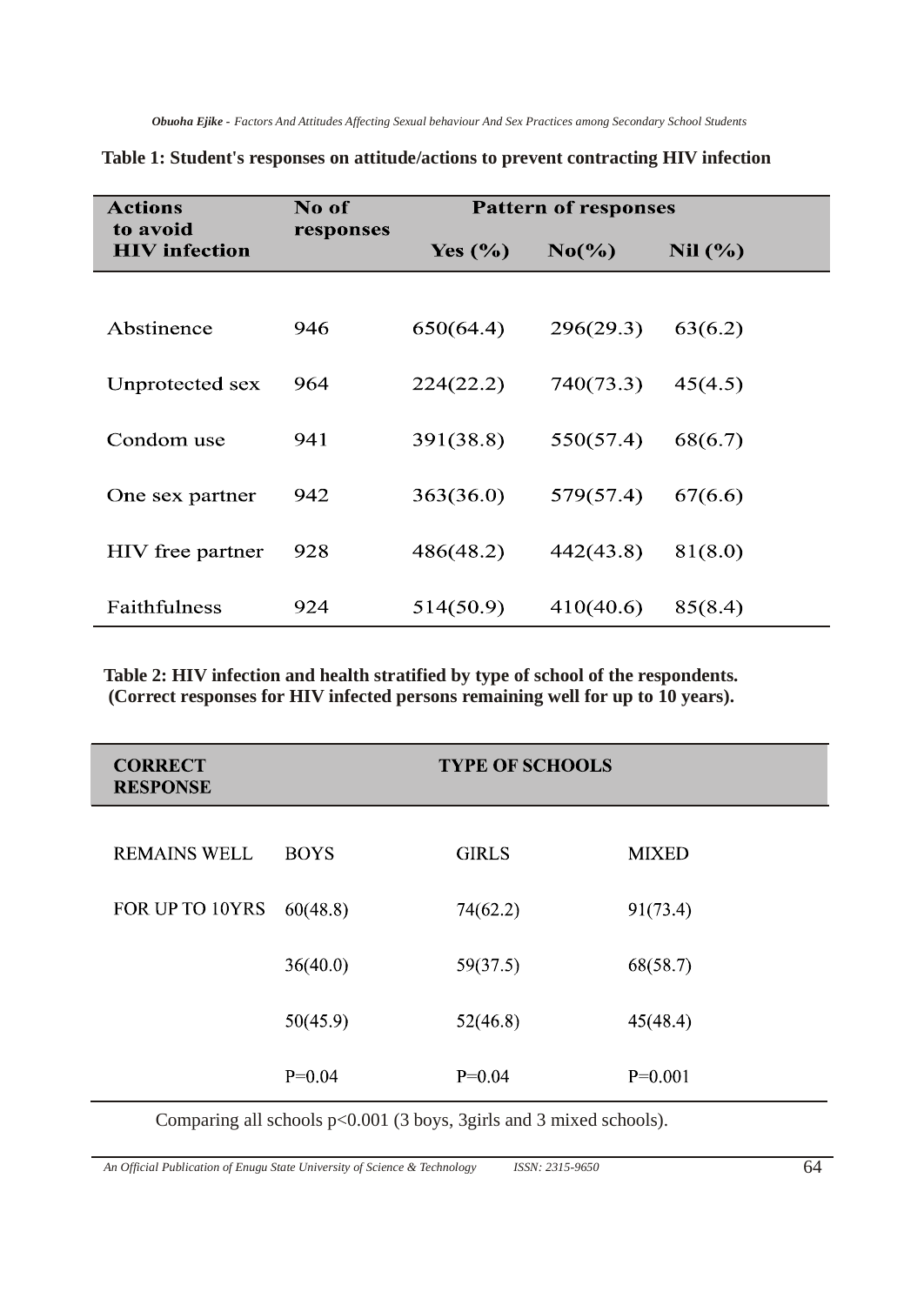| <b>Age Groups</b> | <b>Factors</b> | True(%    | <b>False</b> | <b>Nil</b> | P value   |
|-------------------|----------------|-----------|--------------|------------|-----------|
| years             | Fear of        |           |              |            | $p=0.001$ |
|                   | Pregnancy      |           |              |            |           |
| 10 11             |                | 13(58.5)  | 9(39.1)      | 1(4.3)     |           |
| $12 - 13$         |                | 110(45.3) | 118(48.8)    | 15(6.2)    |           |
| $14 - 15$         |                | 175(49.3) | 152(42.8)    | 28(7.9)    |           |
| $16-17$           |                | 165(57.5) | 99(34.5)     | 23(8.0)    |           |
| 18 >              |                | 33(35.9)  | 47(51.1)     | 12(13.0)   |           |
|                   | Fear of        |           |              |            | p<0.001   |
|                   | God            |           |              |            |           |
| $10 - 11$         |                | 13(58.5)  | 9(39.1)      | 1(4.3)     |           |
| $12 - 13$         |                | 178(72.4) | 54(22.2)     | 13(5.3)    |           |
| $14 - 15$         |                | 266(74.9) | 68(19.2)     | 21(5.9)    |           |
| $16-17$           |                | 214(84.0) | 35(12.2)     | 11(3.8)    |           |
| 18 >              |                | 73(79.3)  | 15(16.3)     | 4(4.3)     |           |
|                   | Fear of        |           |              |            | p<0.001   |
|                   | Infection      |           |              |            |           |
| $10 - 11$         |                | 14(60.9)  | 9)39.1       | 0(0.0)     |           |
| $12 - 13$         |                | 141(58.0) | 89(36.6)     | 13(5.3)    |           |
| $14 - 15$         |                | 217(61.1) | 107(30.1)    | 31(8.7)    |           |
| $16-17$           |                | 215(74.4) | 50(17.4)     | 2(7.7)     |           |
| 18 >              |                | 53(57.6)  | 30(32.6)     | 9(9.8)     |           |
|                   | Fear of        |           |              |            | p > 0.02  |
|                   | Parents        |           |              |            |           |
| $10 - 11$         |                | 11(47.8)  | 11(47.8)     | 1(4.3)     |           |
| $12 - 13$         |                | 115(47.3) | 108(44.4)    | 20(8.2)    |           |
| $14 - 15$         |                | 157(16.1) | 162(83.9)    | 36(10.1)   |           |
| $16-17$           |                | 149(51.9) | 113(39.4)    | 25(8.7)    |           |
| 18 >              |                | 33(35.9)  | 46(50.0)     | 13(14.1)   |           |
|                   | No reason      |           |              |            | $p=0.1$   |
| $10 - 11$         |                | 2(9.7)    | 18(78.3)     | 3(13.0)    |           |
| $12 - 13$         |                | 49(20.2)  | 167(68.7)    | 27(11.1)   |           |
| $14 - 15$         |                | 66(18.6)  | 246(69.0)    | 44(12.4)   |           |
| $16-17$           |                | 48(16.7)  | 200(69.7)    | 39(13.6)   |           |
| 18 >              |                | 16(17.4)  | 61(66.3)     | 15(16.3)   |           |
|                   |                |           |              |            |           |

# Table 3: Factors Affecting Attitude To Premarital Sex, stratified by age

*An Official Publication of Enugu State University of Science & Technology ISSN: 2315-9650* 65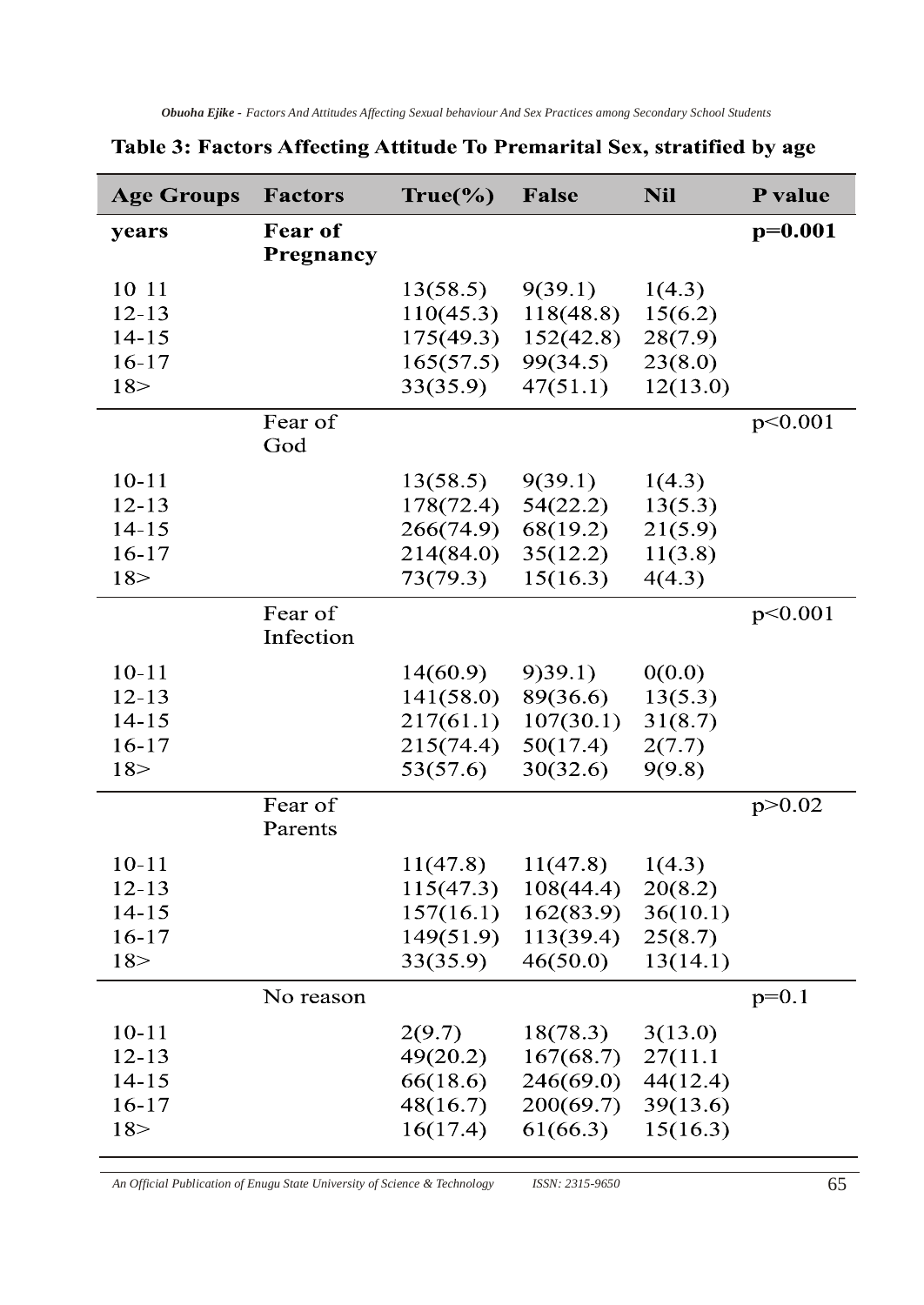| <b>Class of students</b>           | <b>Factors</b> | True(%                 | $False(\%)$                      | Nil(%)               | P value   |
|------------------------------------|----------------|------------------------|----------------------------------|----------------------|-----------|
|                                    | <b>Fear of</b> |                        |                                  |                      | $p=0.001$ |
|                                    | Pregnancy      |                        |                                  |                      |           |
| JS <sub>2</sub><br>JS3             |                | 89(41.6)               | 111(51.9)                        | 14(6.5)              |           |
| SS <sub>1</sub>                    |                | 93 (46.3)<br>94 (47.7) | 98 (48.8)                        | 10(5.0)              |           |
| SS <sub>2</sub>                    |                | 94 (47.7)              | 67 (34.0)<br>67 (34.0)           | 36(18.3)<br>36(18.3) |           |
| SS <sub>3</sub>                    |                | 122(61.0)              | 75 (37.5)                        | 3(1.5)               |           |
|                                    |                |                        |                                  |                      |           |
|                                    | Fear of        |                        |                                  |                      | p<0.001   |
|                                    | God            |                        |                                  |                      |           |
| JS <sub>2</sub>                    |                | 148(69.2)              | 54(25.2)                         | 12(5.6)              |           |
| JS3                                |                | 133(66.2)              | 58(28.9)                         | 10(5.0)              |           |
| SS <sub>1</sub>                    |                | 156(79.2)<br>180(81.2) | 30(15.2)                         | 11(5.6)              |           |
| SS <sub>2</sub><br>SS <sub>3</sub> |                | 181(90.5)              | 20(10.2)<br>19(9.5)              | 17(8.6)<br>0(0.0)    |           |
|                                    |                |                        |                                  |                      |           |
|                                    | Fear of        |                        |                                  |                      | P < 0.001 |
|                                    | Infection      |                        |                                  |                      |           |
| JS <sub>2</sub>                    |                | 110(51.4)              | 91(42.5)                         | 13(6.1)              |           |
| JS3                                |                | 117(58.2)              | 74(36.8)                         | 10(5.0)              |           |
| SS <sub>1</sub>                    |                | 130(66.0)              | 49(24.9)                         | 18(9.1)              |           |
| SS <sub>2</sub>                    |                | 129(65.5)              | 35(17.8)                         | 33(16.8)             |           |
| SS <sub>3</sub>                    |                | 157(78.5)              | 40(20.0)                         | 3(1.5)               |           |
|                                    | Fear of        |                        |                                  |                      | P < 0.001 |
|                                    | Parents        |                        |                                  |                      |           |
| JS <sub>2</sub>                    |                | 88(41.1)               | 110(51.4)                        | 18(7.5)              |           |
| JS3                                |                | 88(41.1)               | 101(50.2)                        | 12(6.0)              |           |
| SS <sub>1</sub>                    |                |                        | $94(47.7)$ $81(41.1)$ $22(11.2)$ |                      |           |
| SS <sub>2</sub>                    |                |                        | $88(44.7)$ $66(33.5)$ $43(21.8)$ |                      |           |
| SS <sub>3</sub>                    |                | 110(55.0)              | 88(43.0)                         | 4(2.0)               |           |
|                                    | No reason      |                        |                                  |                      |           |
| JS <sub>2</sub>                    |                | 49(22.9)               | 143(66.8)                        | 22(10.3)             |           |
| JS3                                |                | 48(23.9)               | $136(67.7)$ 17(8.5)              |                      |           |
| SS <sub>1</sub>                    |                | 36(18.3)               | $132(67.0)$ 29(14.7)             |                      |           |
| SS <sub>2</sub>                    |                | 24(12.2)               | $125(63.5)$ 48(24.4)             |                      |           |
| SS <sub>3</sub>                    |                | 24(12.0)               | $162(81.0)$ $14(7.0)$            |                      |           |
|                                    |                |                        |                                  |                      |           |

## **Table 4:Factors affecting student's attitude to pre-marital sex stratified by class**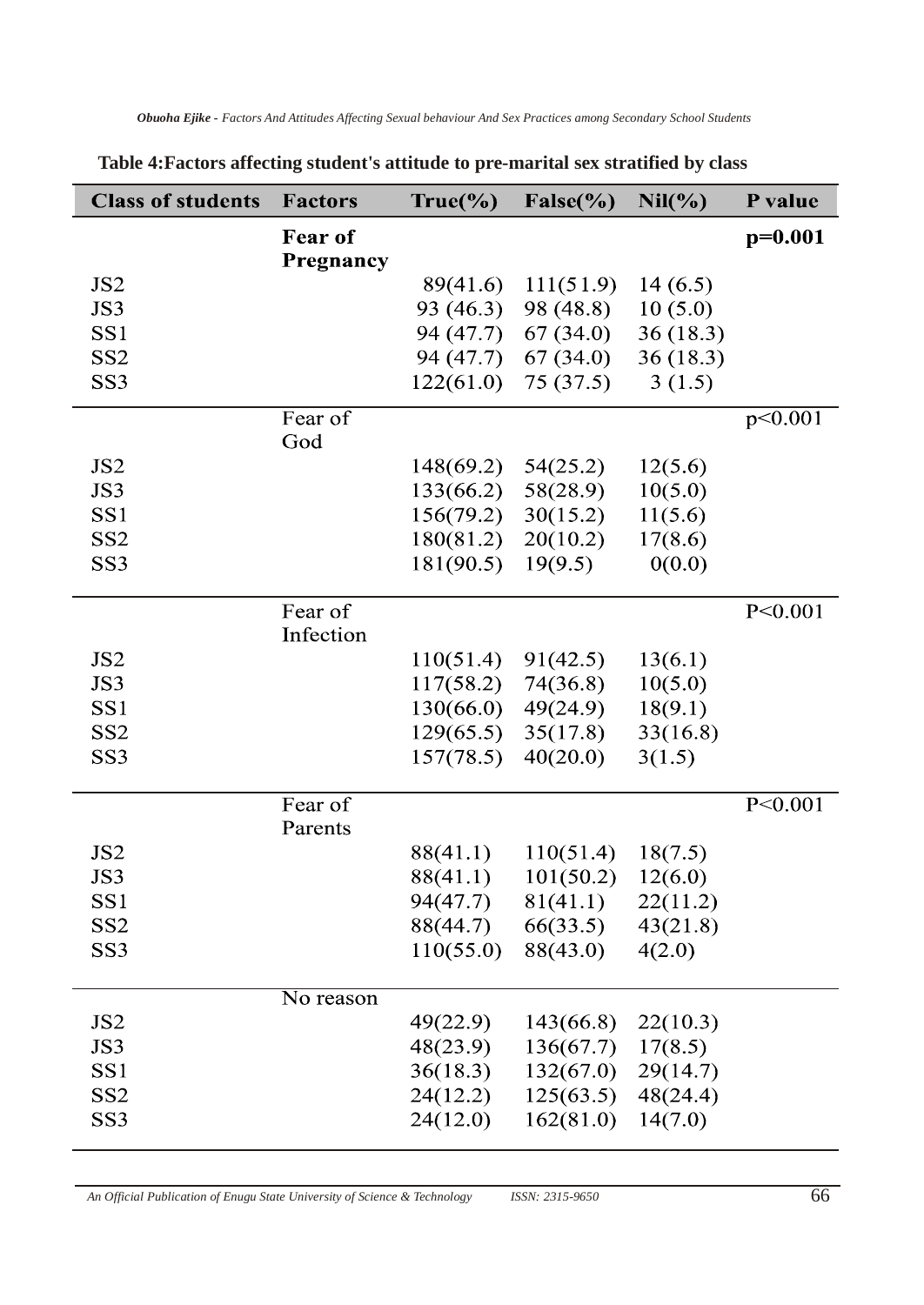| <b>Type of school</b>    | (2)            | <b>Boys (only)</b><br>(9)<br>(6)   | <b>Girls (only)</b><br>(4)<br>(5)<br>(1)             | $\boldsymbol{\&}$<br><b>Mixed</b><br>(boys<br>girls) |
|--------------------------|----------------|------------------------------------|------------------------------------------------------|------------------------------------------------------|
|                          |                |                                    |                                                      | (3)<br>(8)<br>(7)                                    |
| N <sub>o</sub><br>$(\%)$ | 37             | 32<br>17<br>$(16.7)(7.7)$ $(14.5)$ | 21<br>17<br>$\mathbf{1}$<br>$(0.5)$ $(9.5)$<br>(7.7) | 23<br>47<br>26<br>(10.4)(21.3)(11.6)                 |
| Class of students        | $\mathrm{Js2}$ | $\mathrm{Js}$                      | SS <sub>1</sub>                                      | SS <sub>2</sub><br>SS <sub>3</sub>                   |
| No<br>$(\%)$             | 32<br>(14.5)   | 42<br>(19.9)                       | 44<br>(20.0)                                         | 53<br>50<br>(24.0)<br>(22.6)                         |

\*All schools compared for affirmative response to "ever had sex" p<0.01 #Jss Vs SSS for the respondents knowing that their sex partner have other sex partners p<0.01

to abstain until they get married. Table 3 and 4 show the responses of the students to suggested factors affecting their attitude to premarital sex in relation to their ages and classes respectively.

### **DISCUSSION**

The findings confirm that the respondents in this study population are sexually active 221(21.9%) and engaged in high-risk sexual behaviours as can be deduced from Table 5 and Table 1. Only 22.2%, 38.8%, 36.8%, 48.2% and 50% responded affirmatively that unprotected sex, condom use, one sex partner, HIV free partner and faithfulness could prevent HIV infection respectively. This may imply urgent sexual health needs of these adolescents. Abstinence identified by 64.4% of the respondent as preventive for HIV infection, is the main safe sex practice being promoted for young people. In as much as it is prime and practicable for HIV prevention, it is often not an agreeable alternative practice to many young people. This is especially so, since quest for education ensures many years in school and possibly away from parental guidance and delays marriage. Offering young people good options to choose from have had positive impact in HIV prevention in situation where sexual networking is common (Anastesia et al 1993, Bullough and Bollough 1991).

young people are unable to freely obtain a condom. Either because of prejudiced attitudes of the larger community, or they are unable to afford them or do not know where to get them. Young people are further embarrassed should condom be found in their possession. Young people are not socially equipped to negotiate condom use or safe sex practice in the context of social networking. Promotions of safe sex practice become urgent and have an important place in the promotion and control of HIV prevention. Of the respondents in this study, 18.3% approved of premarital sex while another 38.4%believe that AIDS is a disease they could not protect themselves from. These findings support the need for development of educational strategies which directly address prejudiced attitudes towards HIV/AIDS. These strategies should include remedies towards such attitudes, generally directed against minority and marginal groups girls, women and children, homosexuals, and intravenous drug users who are at higher risks for HIV/AIDS (Alvarez-Gracia et al 1996; Well et al 1995; Diclemente et al 1986. Modification of sexual behaviour is a prime focus of action for HIV/AIDS prevention. Premarital sex is common among students of this study population (22%). This is consistent with the reported figure of 24%-46% by the National task force on sexuality Education in Nigeria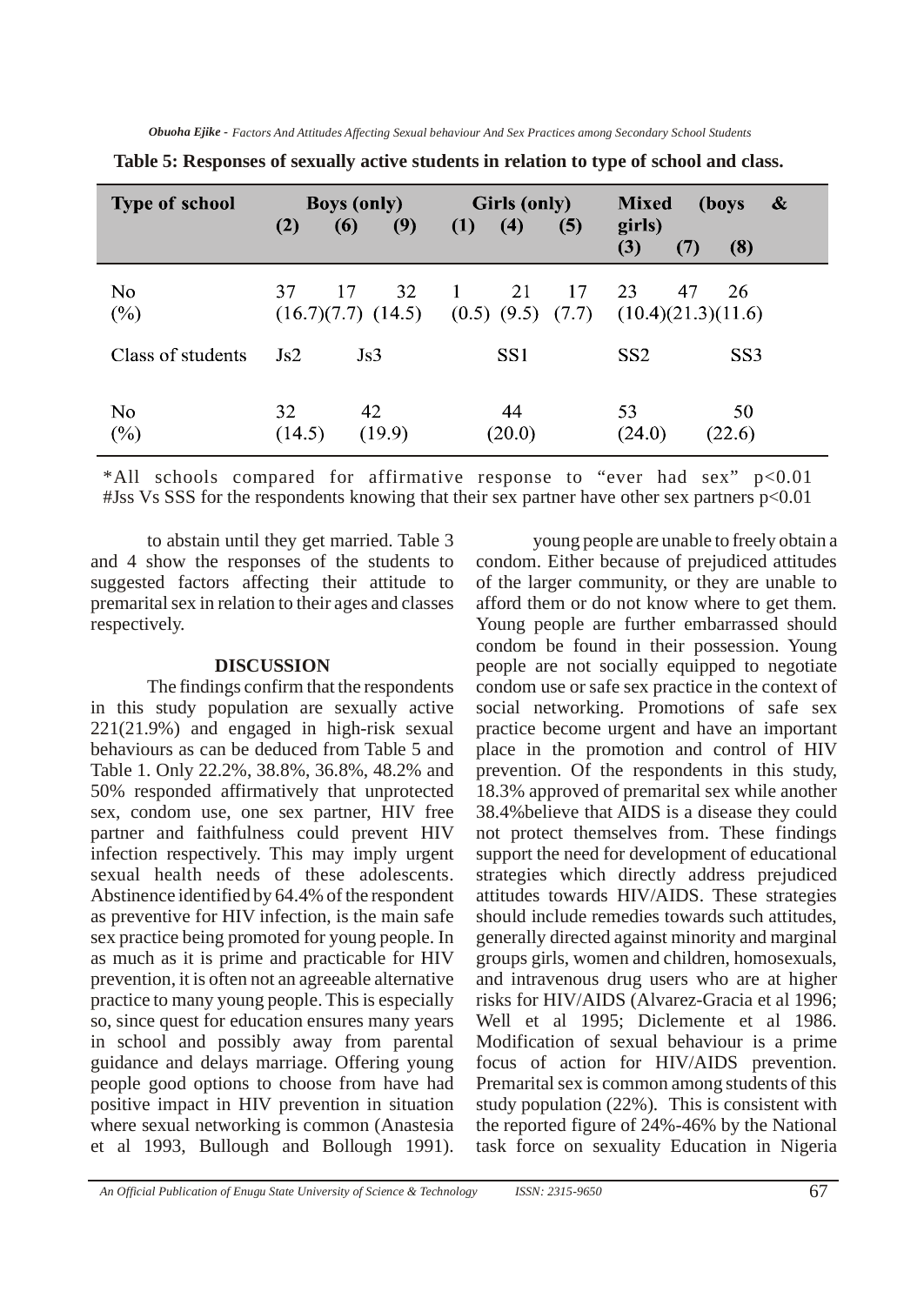(National Guidelines Task Force 1996).These figures are lower than 61%-85% reported from Uganda and Tanzania (Agyei and Epema 1992) and 95% reported in out of school youths in Nigeria (Orubuloye et al 1991). Cultural, social and economic issues may be responsible for this high level of premarital sex on the part of the general public as in East Africa (Hudson 1996).This high level of sexual activity among adolescents may result from insufficient, confusing or wrong messages they receive from peers, parents and society. Premarital sex can have severe consequences (Orubuloye et el 1991, Orubuloye et al 1993, Meniru, 1996) notably STDs, early and unwanted pregnancies with 150 out of every 1000 women who give birth being 19 years and under, as well as reports of 80% of adolescent girls presenting with abortion complications, accounting for 72% of all deaths in this age group (National Guidelines Task Force 1996). (Barnett, 1993).This is consistent with the finding in this study as fear of pregnancy and infection were major factors affecting their attitude to premarital sex. Other risk behaviours include 54.3% of respondents not being familiar with their sex partner, male sexual partner of young females are older, have other sex partners and are more sexually experienced. They are also in the position to offer and lure young inexperienced adolescents with money and other advantages. In traditional African societies, young people were taught that having sex was healthy but that it was saved for marriage and also that there is a difference between coital and non coital relations (Aggleton 1996). Some factors may have led to breakdown in moral norms and socio-cultural inhibitions to premarital sex. These include urbanization and unemployment, increased school enrolment, rising age at marriage, overall increase of aspiration in life and exposure to modern and western culture against the background of lack of appropriate information about sexuality issues and relevant coping mechanisms in a fast changing world. The norms that prevented extra-marital sex have also been weakened and the resources and commensurate services to counteract these weaknesses have not been adopted and or provided (Nancy, 1993).

Regarding an infected person remaining well for 10 years, there were varied responses (p<0.001) from the mixed schools compared to the boys' or girls' only schools. In addition more students of mixed schools had sex than other types of schools. This may suggest inappropriate sexual information, sexual myths and that mixed schooling promoted sexual activity among adolescents. There is also a tendency for increased sexual activity as the respondents became older and progressed in class, Junior Secondary School (JSS) 74 vs. Senior secondary school (SSS)  $147$  (p<0.001). An interesting finding was that upbringing and parental influence ranked least of the factors influencing the respondent's attitude to premarital sex. The reason for this need to be further explored. Lack of, inadequate or misappropriate sex education at homes may be contributory, as may early independency of the adolescents' and early exposure to sexual myths among this study population. In general, our society appear to be very religious, it is however surprising that fear of God as a factor did not out class other factors in ranking, yet 94% of the respondents were Christians. Individual and personal affectations (fear of pregnancy and infection) of the consequences of premarital are important factors affecting the attitude of these adolescent to premarital sex  $p<0.001$ .

Lack of factual information about AIDS and sex education constitutes part of the problems in STI/HIV/AIDS promotion. Protected sexual intercourse, mutual faithfulness and HIV screening of intending spouses among other STI/HIV/AIDS education must be taught in a formal setting or context in schools. Sex education is yet to find a place in the schools curriculum. Yet sex practice and age at first sexual intercourse is common and dropping year by year. Safe Sex Practice means ability to express sexuality in ways that prevent the transmission of HIV infection. The best protection is to choose sexual activities that do not allow semen, vaginal fluid or blood to enter the vagina, anus, and mouth or to touch the skin where there is an open sore. (UNESCO 1995, WHO 1992). Therefore sexual abstinence and postponement is closest to the above definition

*An Official Publication of Enugu State University of Science & Technology ISSN: 2315-9650* 68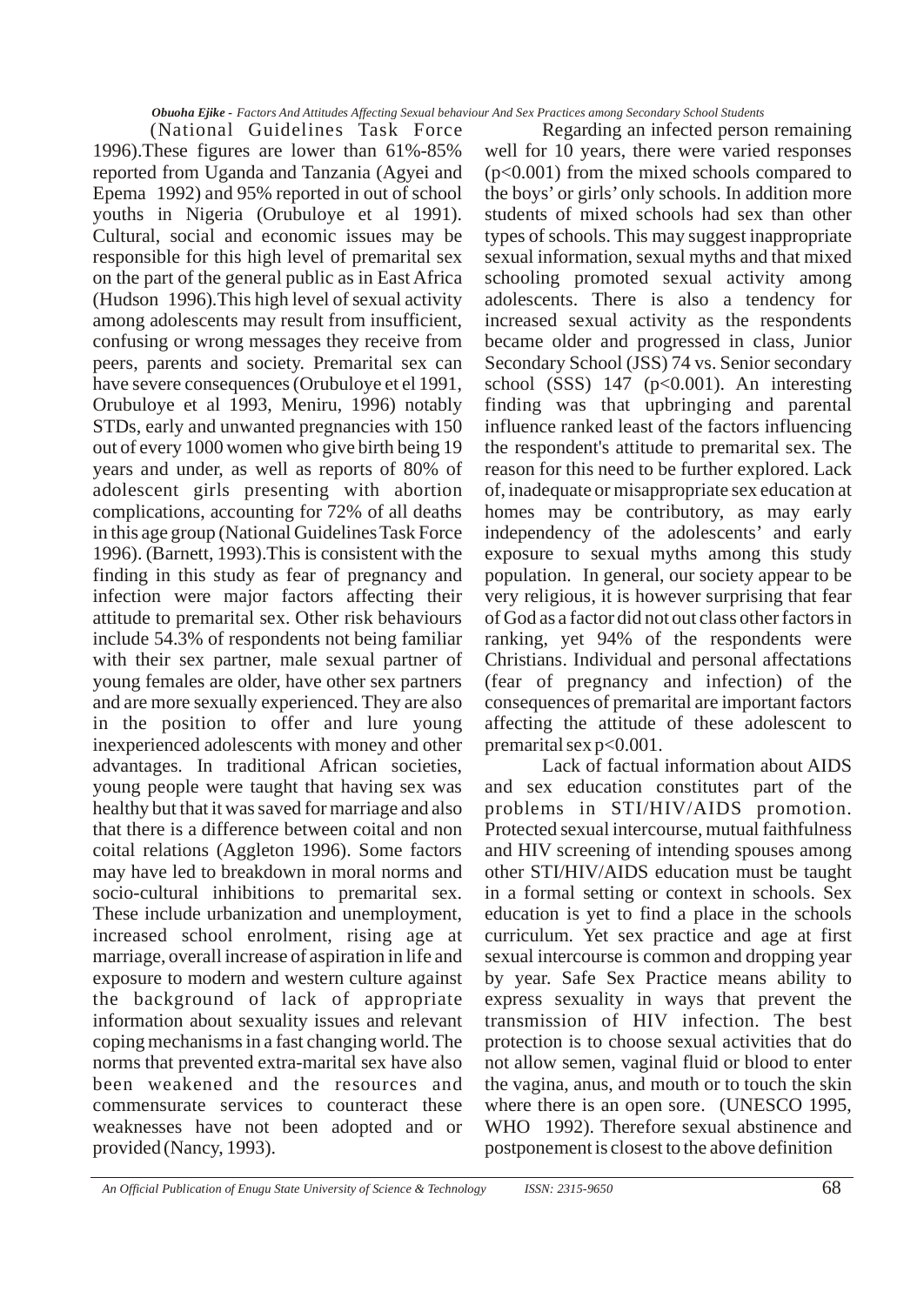and remains of prime consideration in interrupting transmission of STI/HIV/AIDS. Safe Sex Practices including abstinence may have limited utility for many girls because sex may be corrosive or forced. This study also shows that respondents of this study are starting sex early, also shows that if appropriate intervention is mounted that more adolescents can postpone sexual debut till after the age of 20 years and this should begin early before the age of 10 years.

However for those who cannot or lack the will or want to continue sex practices, specific safe sex practices (UNESCO, 1995, WHO 1992; WHO 1992, McCauley and Slater, 1995, Liskin et al 1989), includes a monogamous relationship that is mutual and faithful, condom use at every sex act, non-penetrative sex and avoiding sex when one has a genital ulcer or wound. Early presentation and appropriate management of STD's is effective in reducing transmission of HIV. Other proven measures are patient care, expansion of testing activities for HIV and blood safety, counseling and public health surveillance.

The above considerations call for urgent action to commence Sex, STD's/HIV/AIDS education at the lowest possible grade as part of any health and hygiene programme before sexual debut. In the continued absence of a preventive vaccine or therapy to cure HIV disease, interventions for prevention remain the mainstay of HIV/AIDS related health promotion.

### **Limitations of the Study**

- 1. The findings relate to urban student populations and may need modifications for application to rural student populations.
- 2. Because the data were self-reported, underreporting and over-reporting may have occurred, especially as some questions dealt with intimate behavoiur.

### **CONCLUSION**

- 1. High risk sexual behavior facilitating transmission of HIV is common among the students and sexual behavioral modification to avoid/interrupt acquisition of HIV infection is deficient and not practiced.
- 2. Age, School type, fear and prejudiced attitudes and lack/inappropriate sex

education are important factors militating against HIV prevention among the student in this study population.

### **RECOMMENDATION**

The students of this study population constitute a highly vulnerable group at risk of HIV infection and AIDS. Based on the findings from this study the following recommendations become necessary:

- 1. Implementation of sexuality education programme amongst secondary school students in Enugu Nigeria.
- 2. Design and implementation of a school HIV/AIDS education programme which should involve the school, parents, community, religious bodies NGO's and Government.

### **REFERENCES**

- Aggleton P. (1996). Global priorities for HIV/AIDS intervention research. Inter J STD and AIDS 7: (suppl. 2): 13-16.
- Agyei WKA, Epema EJ. (1992). Sexual behaviour and contraceptive use among 15-24 year olds in Uganda. Int Family Plan Pers. 18: 13-17
- Alvarez-Gracia B, Lopez-Menendaz C, Gracia-Bobia l, Fenenadez-Corrnles E. (1996). Knowledge, attitude of practice in relation with HIV/AIDS infection in high school and vocational training in Mieres. Aten Primaria 18:362-367.
- Anastesia J, Gage-Brandon, Dominique Meekers. (1993) Sex, contraception and childbearing before marriage in sub-Sahara African. Int Famil Plann Perspect. 19: 14-18
- Barnett B. (1993). Youths often risk unsafe abortions. Network: Family Health Int. 14: 12-15.
- Bullough B, Bollough V. (1991) Contraceptives for teenagers. J Paediatr. Health Care5: 237-244
- Diclemente RJ, Zorn J, Temostiok L. (1986). Adolescent and AIDS: A survey of knowledge attitudes and beliefs about AIDS in San Francisco. Am J Public Health 76: 1443-1445
- Hudson CP. (1996). AIDS in rural Africa: a paradigm for HIV prevention. (Editorial) Int.J STDs and AIDS 7: 236-243